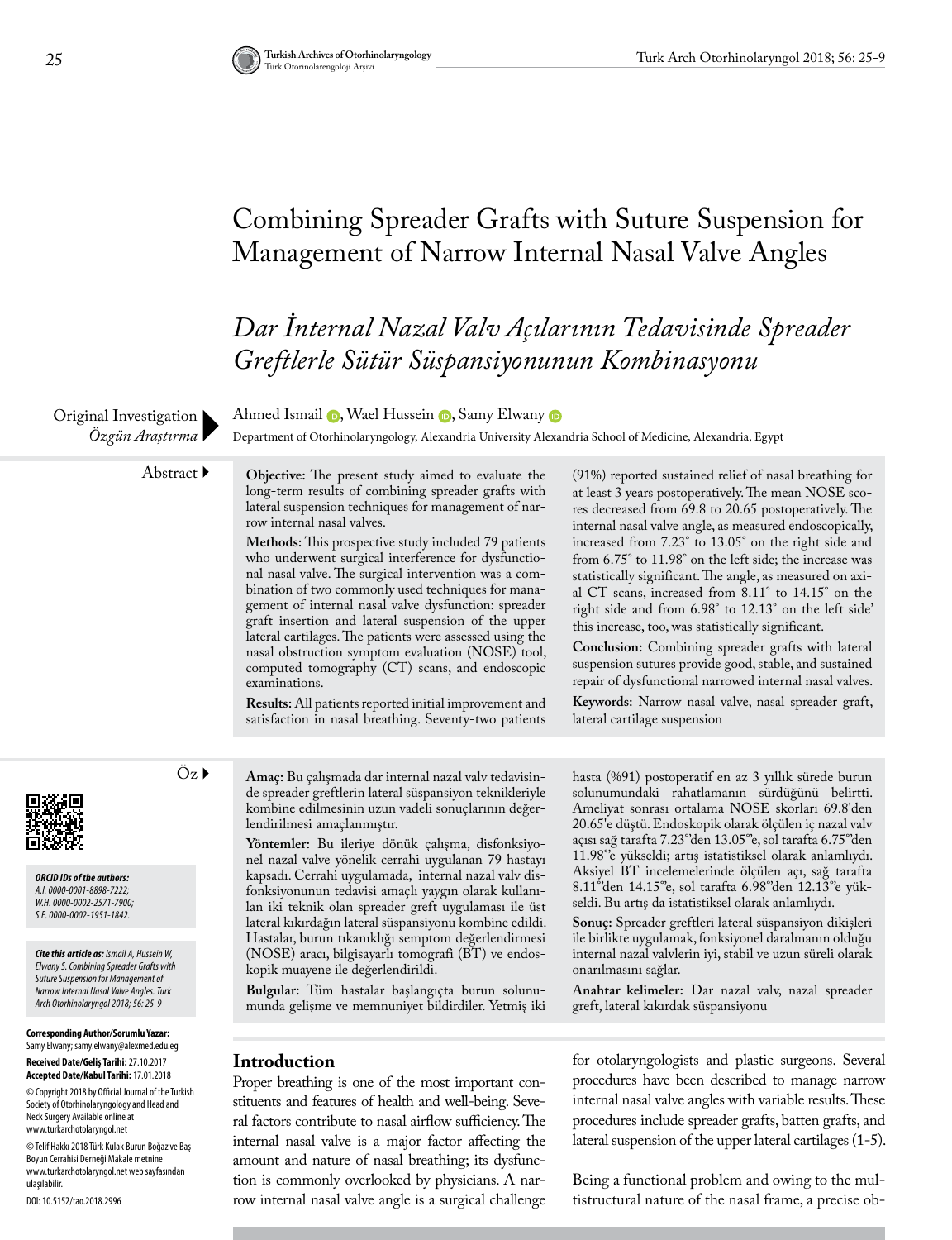jective measurement of nasal airflow is still a clinical challenge. Most studies used subjective assessment of nasal breathing to determine the success or failure of surgical procedures (6-8). Objective tools such as CT scan and nasal endoscopy have also been described for assessment of the internal nasal valve (9, 10).

The present study aimed to evaluate the long-term results of combining spreader graft with lateral suspension techniques for the management of narrow nasal valve regions. Subjective and objective tools were used in the evaluation process.

#### **Methods**

This prospective study included 79 patients who underwent surgical correction of the narrow internal nasal valve region. Patients with significant hypertrophy of inferior turbinates were excluded from the study. All patients were operated upon and followed-up in a tertiary care university hospital from March 2009 to August 2014. Informed consent was obtained from all patients, and the study was approved by the Ethics Committee of the Alexandria University School of Medicine (11/18 - 10.02.2017).

Diagnosis was made via standard ear, nose, and throat examination, anterior rhinoscopy, and endoscopic nasal examinations. Narrowing of the nasal valve was confirmed using the Cottle's test and internal tenting test.

Subjective assessment was performed using the nasal obstruction symptom evaluation (NOSE) score (11). Baseline NOSE scores were obtained at a preoperative visit, and follow-up NOSE scores were obtained.

A 0° 4-mm rigid endoscope (Storz Endoscopic Systems, Germany) was used for endoscopic examination of the patient in the sitting position. The internal nasal valve was identified at the first point of junction between the upper lateral cartilage and the nasal septum. Usually, not more than 1 cm of the endoscope is introduced into the nose. A series of photographs were captured, and the most appropriate one was selected for measurements (Figure 1).

All patients underwent standard CT evaluation with a slice thickness of 0.6 mm in bone algorithm. The internal nasal valve angle was measured on axial cuts using the OsiriX viewer (Pixmeo SARL, Switzerland) (Figure 2).

#### **Surgical technique**

The surgical intervention was a combination of two commonly used techniques for management of internal nasal valve dysfunction: spreader graft insertion and lateral suspension of the upper lateral cartilages.

An open rhinoplasty approach was used to expose the nasal vault in all patients (Figure 3). Bilateral mucoperichondrial septal flaps were elevated. Bilateral subperichondrial tunnels were then created under the upper lateral cartilages, and the upper lateral cartilages were carefully disarticulated from the septum.



Figure 1. a, b. (a) Preoperative (Pre) and (b) postoperative (Post) endoscopic measurements of the internal nasal valve angle. NS: nasal septum; ULC: upper lateral cartilage



Figure 2. a, b. (a) Preoperative (Pre) and (b) postoperative (Post) radiologic measurements of the internal nasal valve angle NS: nasal septum; ULC: upper lateral cartilage



Figure 3. The nasal dorsum is exposed, and the nasal septum (NS) is separated from both the upper lateral cartilages (ULCs) through open rhinoplasty approach.

A well-sized septal cartilage graft was harvested to be used as spreader graft. In patients with previous septal surgery where septal cartilage harvest was not attainable, a conchal cartilage harvest was performed (12). Any necessary rhinoplastic procedures were subsequently performed.

#### **Spreader graft insertion**

A spreader graft (2 cm×4 mm) was inserted on either sides of the nasal septal dorsum and secured in place with 5-0 Polydioxanone (PDS) sutures. The medial edge of the upper lateral car-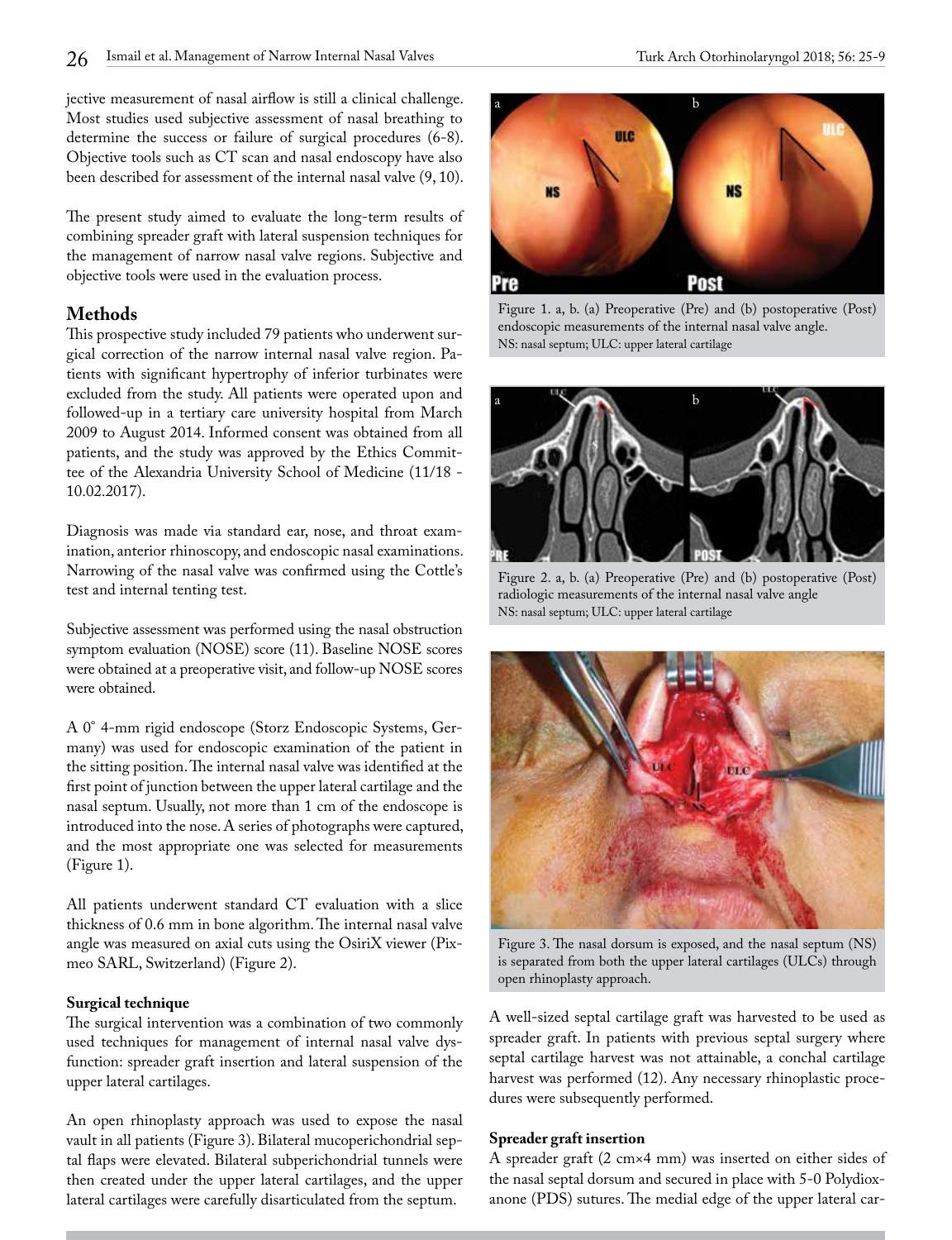

Figure 4. The spreader grafts (SG) are inserted and secured in place between the nasal septum (NS) and the upper lateral cartilages (ULCs).



Figure 5. Lateral suspension sutures are placed at a distance equal to half the width of the upper lateral cartilage (ULC). The curved arrows indicate the direction of suturing. The sutures are secured in the midline over the nasal bridge.



Figure 6. a, b. A male patient (a) with a crocked nose and nasal hump complaining of marked nasal obstruction, particularly on the right side. The same patient (b) 12 months after surgical intervention using a combined bilateral spreader graft insertion with lateral suspension flaring sutures to support both the upper lateral cartilages. Nasal breathing was improved after surgery.

tilages was then sutured to the spreader grafts and to each other in the midline, using the same type of sutures, creating a slightly wider nasal septal angle (Figure 4).

Flaring sutures were then performed using the lateral suspension technique (5). The upper lateral cartilages were bilaterally sutured at a distance equal to half the width of the cartilage over the nasal bridge using a 5-0 PDS suture (Figure 5).

Endoscopic examination of the nasal cavity was then performed to ensure adequate widening of the internal nasal valve angle. Mattress suturing of the nasal septal mucosa eliminating sub-perichondrial dead space, was performed using 5-0 polyglactin sutures; the columellar incision was finally closed using 5-0 polypropylene sutures.

The patients were followed-up weekly for a month, then monthly for 3 months, and every 6 months for up to 3 years. All measurements were repeated during the last follow uo visit.

### **Statistical analysis**

Statistical analyses were performed using the XLSTAT (Addinsoft, NY, USA). The Student's t-test was used to compare the preoperative and postoperative means. p<0.05 was considered statistically significant.

## **Results**

The study included 79 patients with diagnosed narrowing of the internal nasal valve. The patients comprised 56 males (age, 18- 54 years; mean age, 31±3 years) and 23 females (age, 18-42 years; mean age, 28±4 years).

Previous nasal surgery included nine septorhinoplasty procedures (11.5%), three septoplasty operations (3.8%), and five turbinate surgeries (6.4%).

All patients underwent internal nasal valve repair using a combination of spreader graft insertion and lateral suspension technique. Sixty-two patients underwent additional rhinoplastic procedures. Seventeen patients required harvesting of the auricular cartilage.

The average duration for the surgical procedure was 90 min (±19 min). The operative duration was longer in patients who had previous rhinoplastic procedures (105 min±23 min).

All patients reported initial improvement and satisfaction in nasal breathing. Seventy-two patients (91%) reported sustained relief of nasal breathing for at least 3 years postoperatively. Figure 6-8 show three patients at the end of their follow-up period. All seven patients who reported inadequate improvement of nasal obstruction had at least one previous nasal surgical procedure; five (6.4%) had septorhinoplasty procedures, and two (2.3%) had septoplasty procedures.

The results of the NOSE scale and the endoscopic and CT scan measurements of the internal valve angle are shown in Table 1.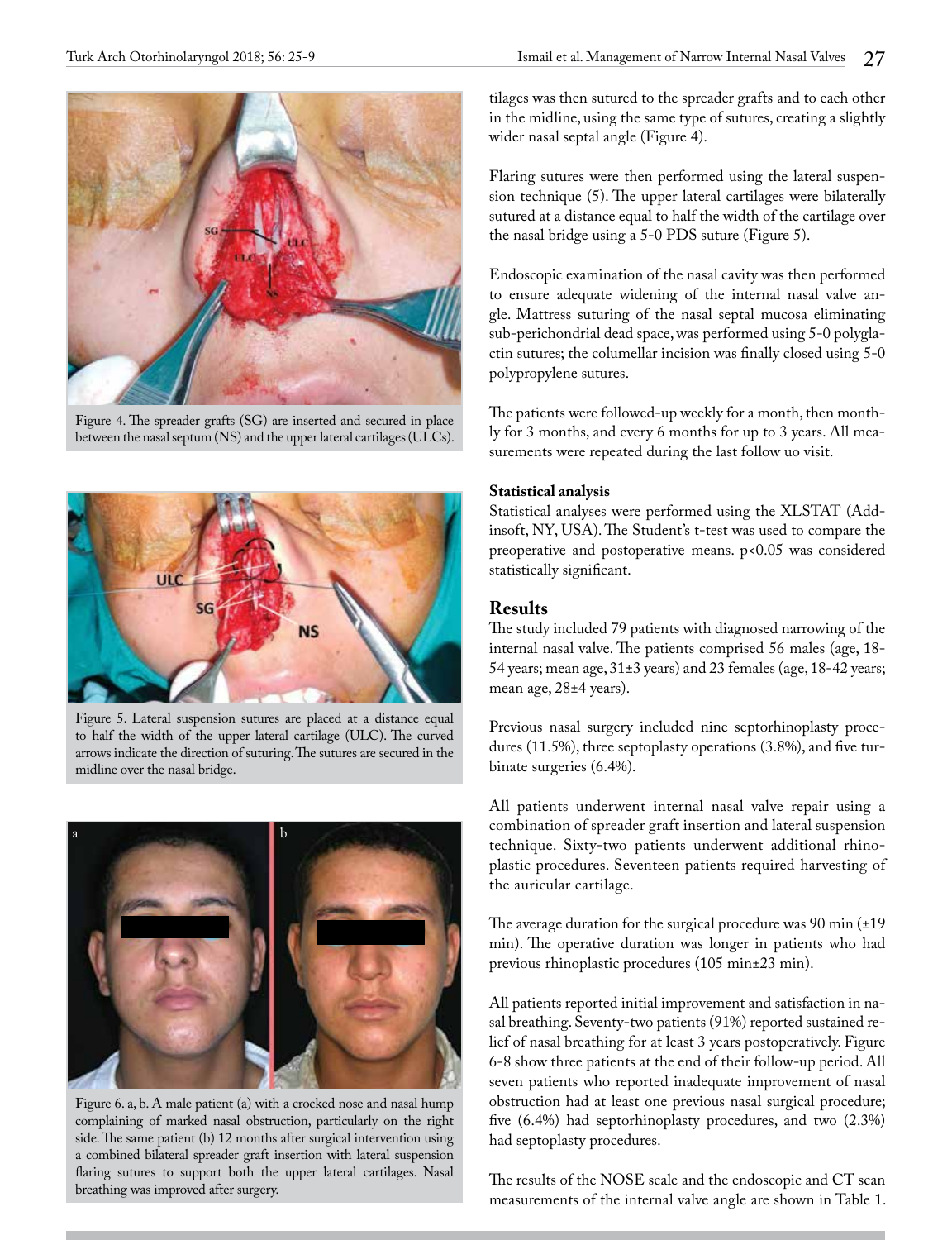

Figure 7. a, b. A female patient (a) with a deviated nasal axis and droopy tip complaining of nasal obstruction, particularly on the left side. The same patient (b) 16 months after surgical intervention using a combined bilateral spreader graft insertion with lateral suspension flaring sutures. Nasal breathing was improved after surgery.



Figure 8. a, b. A female patient (a) with a nasal deformity complaining of marked nasal obstruction on both sides. The same patient (b) 32 months after surgical intervention using a combined bilateral spreader graft insertion with lateral suspension flaring sutures.

Table 1. Results of the NOSE scale and the endoscopic and computed tomography scan measurements of the internal valve angle

|                                | Preoperative                      | Postoperative                      | p     |
|--------------------------------|-----------------------------------|------------------------------------|-------|
| NOSE <sup>*</sup> scale        | 58-89                             | $17 - 24$                          | 0.012 |
| $Range (mean \pm SD)$          | $(69.8 \pm 8.7)$                  | $(20.65 \pm 4.8)$                  |       |
| Endoscopic measurement (right) | $5.93^{\circ} - 8.46^{\circ}$     | $11.34^{\circ} - 14.83^{\circ}$    | 0.032 |
| $Range (mean \pm SD)$          | $(7.23^{\circ} \pm 1.05^{\circ})$ | $(13.05^{\circ} \pm 0.91^{\circ})$ |       |
| Endoscopic measurement (left)  | $4.99^{\circ} - 8.01^{\circ}$     | $10.16^{\circ} - 12.98^{\circ}$    | 0.019 |
| $Range (mean \pm SD)$          | $(6.75^{\circ} \pm 1.34^{\circ})$ | $(11.89^{\circ} \pm 1.16^{\circ})$ |       |
| CT scan measurement (right)    | $6.83^{\circ} - 9.02^{\circ}$     | $12.79^{\circ} - 14.13^{\circ}$    | 0.020 |
| $Range (mean \pm SD)$          | $(8.11^{\circ} \pm 1.14^{\circ})$ | $(14.15^{\circ} \pm 1.17^{\circ})$ |       |
| CT scan measurement (left)     | $5.01^{\circ} - 8.59^{\circ}$     | $10.46^{\circ} - 13.08^{\circ}$    | 0.015 |
| $Range (mean \pm SD)$          | $(6.98^{\circ} \pm 1.03^{\circ})$ | $(12.13^{\circ} \pm 1.24^{\circ})$ |       |

\*NOSE: nasal obstruction symptom evaluation score; CT: computed tomography; SD: standard deviation

The preoperative NOSE scale ranged from 58 to 89 with a mean of 69.8±8.7. The mean postoperative NOSE scale measurement, during the last follow up visit, was  $20.65$  ( $\pm$ 4.8) and was significantly better than the preoperative score (p=0.012).

The internal nasal valve angle, as measured endoscopically, increased from 7.23° to 13.05°, on average, after surgery on the right side and from 6.75° to 11.98° on the left side, and this increase was statistically significant (p=0.023 and 0.019 respectively). The angle, as measured on axial CT scans, on average increased from 8.11° to 14.15° after surgery on the right side and from 6.98° to 12.13° on the left side, and this increase, too, was statistically significant (p=0.020, 0.015 respectively).

No significant complications were reported in the series. Prolonged postoperative edema was recorded in five patients (6.4%). No wound infection, keloid formation, septal hematoma/perforation, or complications related to the auricle were recorded in any of the patients.

#### **Discussion**

Nasal valve dysfunction is a commonly neglected cause of chronic nasal obstruction that continues to be overlooked by several rhinologists (7,12). Kasperbauer and Kern (13) stated that knowledge regarding the structure and function of the nasal valve region is required by those who conduct nasal surgeries. The internal nasal valve is frequently overlooked by surgeons and not uncommonly compromised by nasal surgery, particularly rhinoplasty. Several techniques have been described to restore a functional patent internal nasal valve, and many times more than one technique is needed to repair dysfunctional nasal valves.

In the present study, we reevaluated a combination of the spreader graft technique, which widens the narrow nasal valve angle, with a suture suspension technique, which allows for more stable support of the upper lateral cartilages. Meyer et al. (14) described another suture technique to support the upper lateral cartilages.

Spreader grafts are best placed through an external approach. The advantage of this approach is that it allows precise secure placement of the graft in the internal nasal valve area (15). In addition, we used needles to secure the spreader grafts in position before applying the sutures, utilizing the idea proposed by Park et al. (16). Combining the suture technique and cartilage graft is useful in externally creating a symmetrical nose while internally obtaining a bisymmetrical cross-sectional nasal valve area .

The internal tenting test was positive in patients indicating a weak upper lateral cartilage. Postoperatively, all patients initially reported improved nasal breathing, including patients who were negative for the internal tenting test. These patients also showed sustained improvement in nasal breathing for the whole study period. This shows that even patients with no clinical evidence of a weak upper lateral cartilage would benefit from the lateral suspension technique.

Seven patients with at least one previous nasal surgical procedure showed less sustainability of their initial nasal breathing